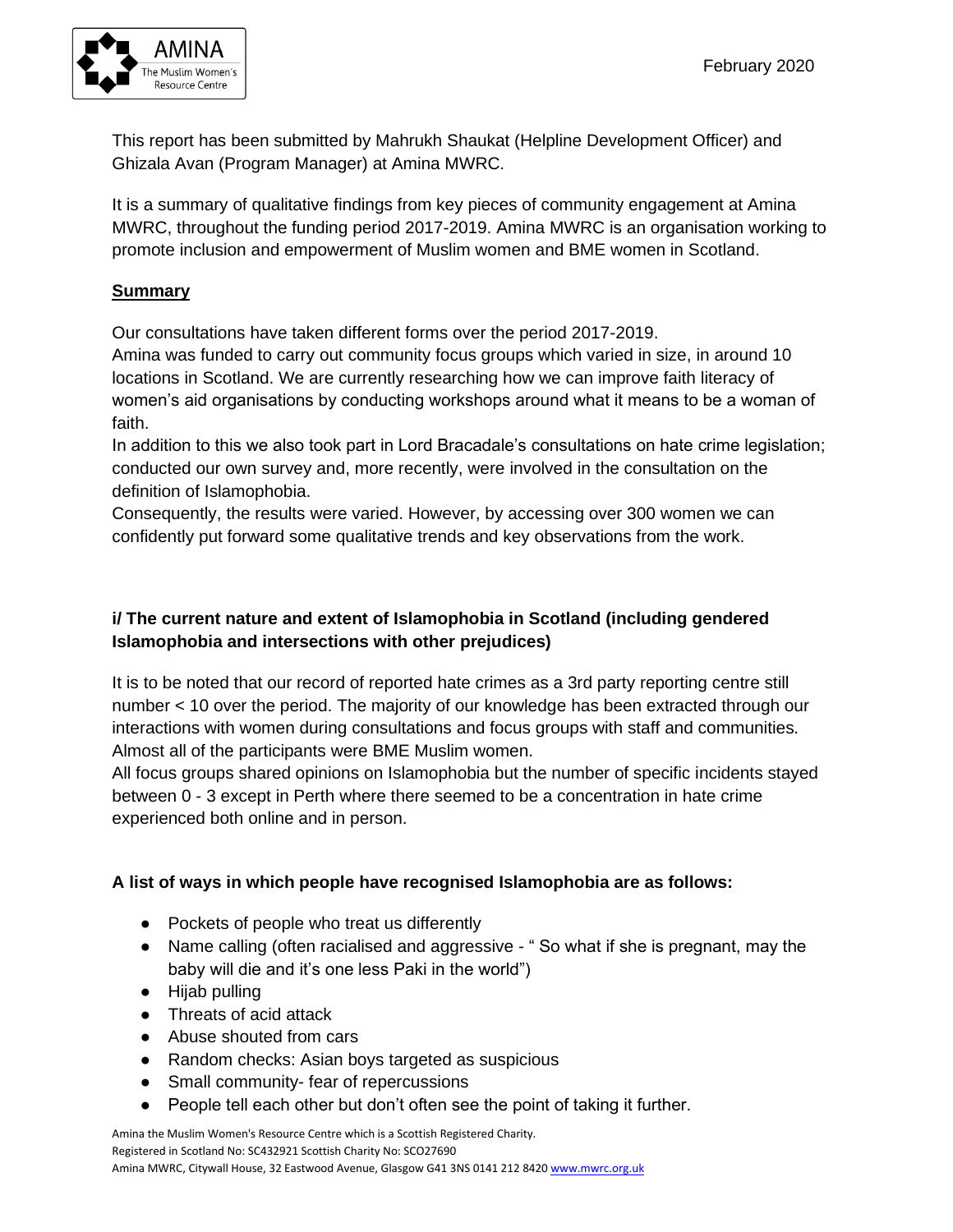

- People who own businesses have been threatened and abused often to a violent degree but this can be conflated largely with racism. Different attitudes towards men and women i.e.men seen as more dangerous because of how they're seen to treat women and women are seen as more uneducated and weak.
- Islamophobia is obviously affected by media coverage.
- Exclusion from neighbours
- Classroom racism
	- 1. not treated fairly by teachers
	- 2. bullied by classmates
	- 3. overcompensation by teachers when justifying islamophobic behaviour
- Religion is stereotyped not understood
- Public transport was mentioned several times as a place where people can be made to feel less than and isolated.Buses and taxis mentioned more than trains.
- Even when reporting is done the process takes a long time and often results in small fines or community service.
- The social media threshold for identifying a hate crime is might higher but the impact is as significant

#### **Survey Results:**

Amina MWRC put together a survey to capture some trends around the experiences of Islamophobia in Scotland with a different audience. Below are some of our more

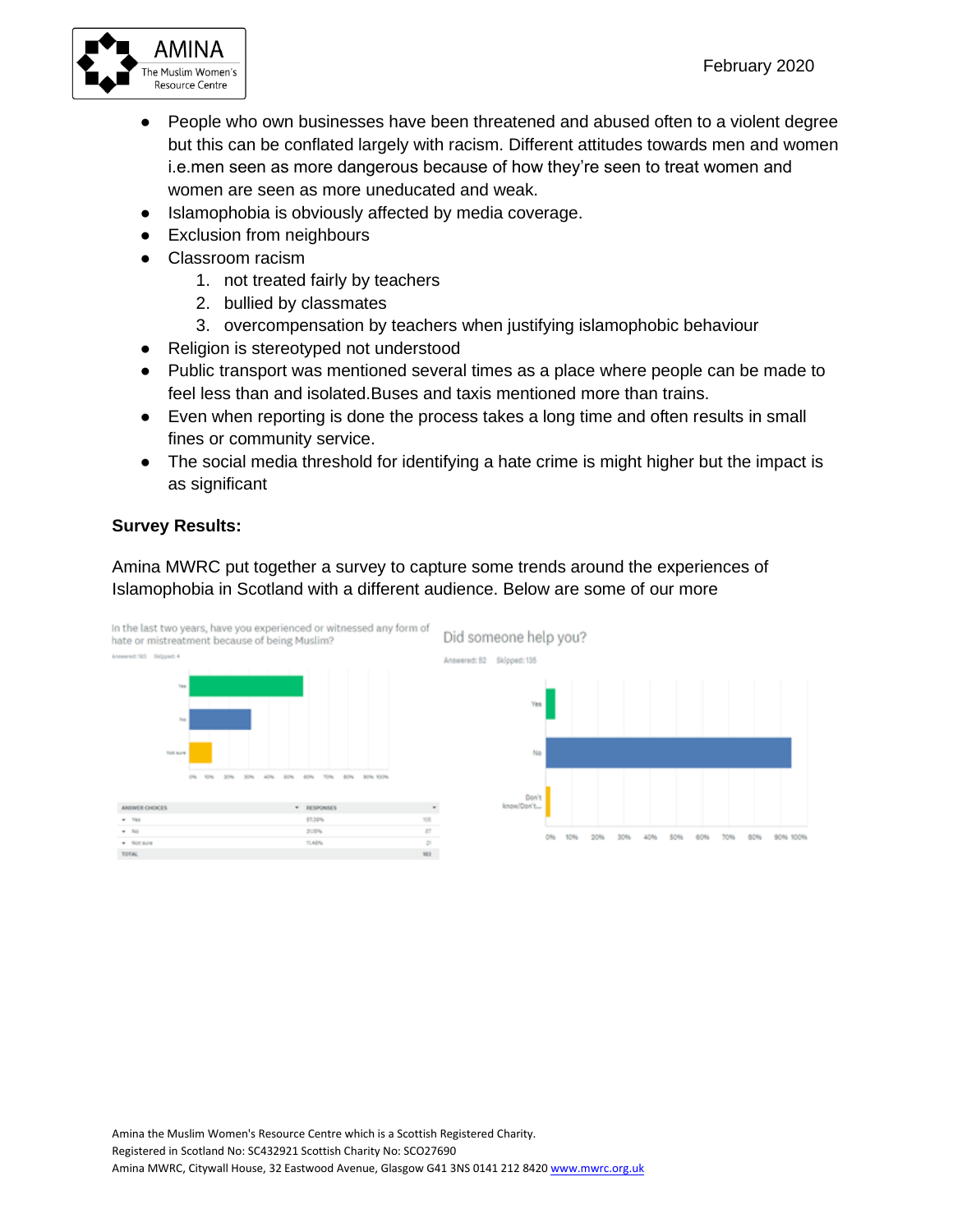

#### February 2020





Can you describe what happened to you?

#### If yes, where did this incident happen to you?



| <b>ANSWER CHOCES</b> |                                              |           | * RESPONSES | ٠  |
|----------------------|----------------------------------------------|-----------|-------------|----|
|                      | . Someone sexualing at you                   |           | 20.09%      | 16 |
|                      | . Someone shouting at you                    |           | 49.00%      | v  |
|                      | . Physical abuse Quarting, hittings          |           | 5,40%       | ÷  |
|                      | * High pulset                                |           | Laws.       | ÷  |
|                      | . Someone spitting                           |           | 1,45%       | ÷  |
|                      | · Someone intimidating you                   |           | 30.70%      | u  |
|                      | . draftd                                     |           | 0.00%       | ×  |
|                      | · Someone damaging your car (vandalism)      |           | 5.45%       | ×  |
|                      | . Someone damaging your property (vandalism) |           | 1,64%       | ٠  |
|                      | . Other (plasses specify)                    | Responses | 45,45%      | 25 |
|                      | We are all the company of the control of the |           |             |    |

# **Additional notes:**

Under current legislation hate crime must be assigned only one protected characteristic which is considered problematic in terms of reporting. Although we observed a consensus that media portrayal of Muslims has been inherently negative, the references to ethnicity and nationality in the majority of recent press had embedded the idea of race being an integral factor. Responses from women who weren't observing hijab included feeling the need to smile wider on the street or to show solidarity against terrorism after attacks which showed the threat against people of colour more broadly.

Visibly Muslim women in the focus groups typically showed a greater level of caution in the recognition that they were standing out even more. A few had reported their husband's fear for their daughters to leave the house and wear hijab and some niqab wearing women had opted to remove the face veil in the face of the added animosity and microaggressions.

With overlapping patriarchy, the value of Muslim woman's voice can be further degraded with the pervasive stereotyping of their "submission" and obedience, often related to the expressions of modesty and family values that can be upheld more strongly in particular cultures or religious family homes.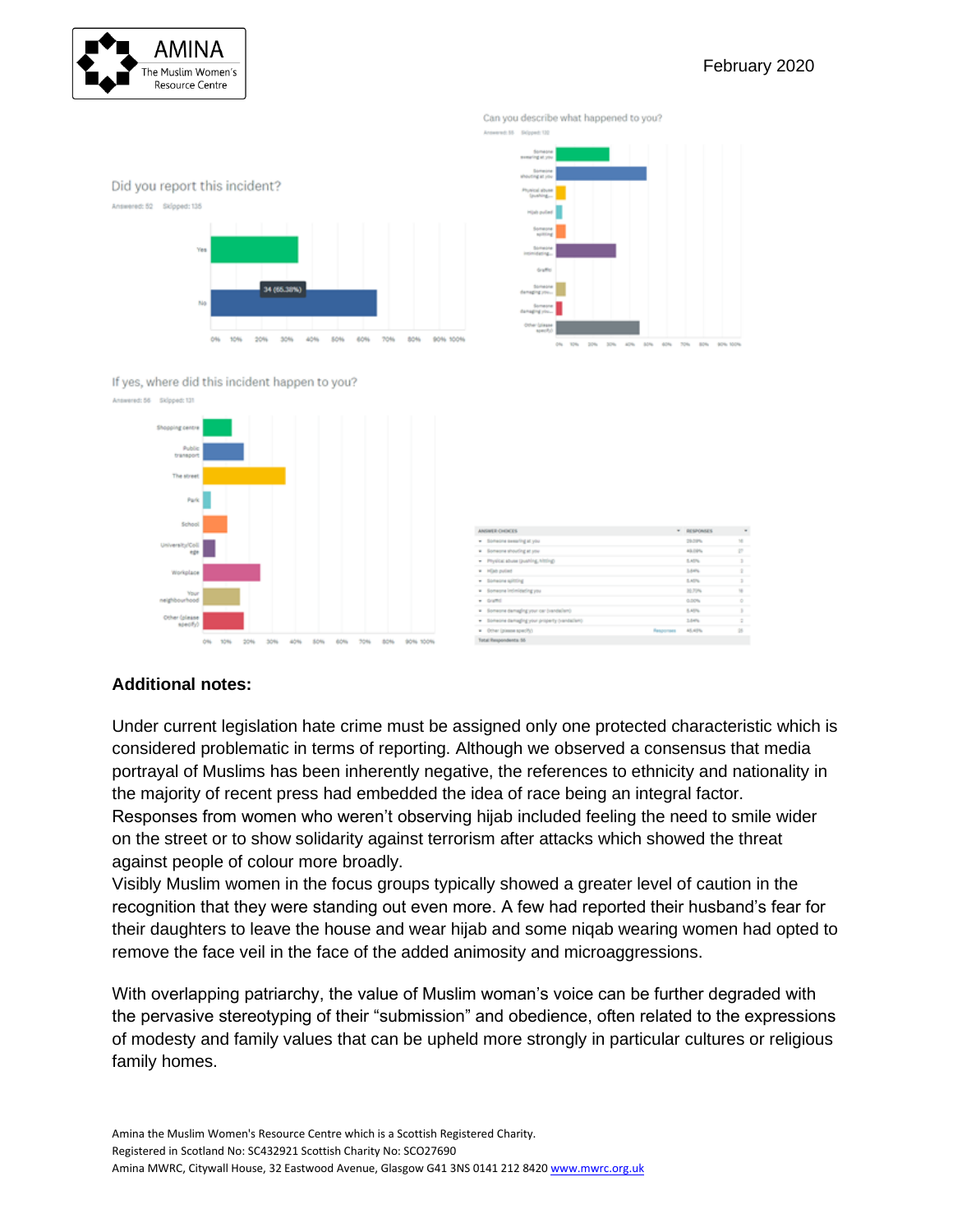

Islamophobia as a more ideological phenomenon can be seen to exist also but this might be found in more academic spaces where the hegemony of secular research and learning is more established. The theme of education as a means to combat Islamophobia has been prevalent in all of the discussions.

Some conversations amongst refugee communities in Dundee or Dumfries and our most multicultural group in Aberdeen showed that Islamophobia was either not something that people understood or would use to describe their experiences and, on reflection, was also a lesser concern to them given the immediacy of their day to day lives. In rural Dumfries for example not being able to understand bus timetables and public transport was a greater risk to their feeling of discomfort and safety. In Aberdeen, there was discussion on the feeling of displacement as a migrant community and what impact this had on their lives and confidence. In Glasgow a feeling of division within the Muslim community that made them feel weaker as a counteractive force.

People are afraid to report in case it reflects badly on the community i.e. "some communities causing extra bother all the time" or cause their family hassle.

One of our focus groups had a dominant, positive voice when discussing their area but we had conversations from a few attendees afterwards who said that they didn't feel comfortable disagreeing in front of everyone but that she had been threatened with an acid attack and shouted at on the street.

# **ii/ The steps you believe could be taken to challenge and overcome Islamophobia**

# **1. A definition of Islamophobia**

**"**The function of Amina and scot government is that you are a citizen of this country and should something happen, that you can lean on our institutions"

To help with police training, equalities policy and to increase reporting it would be useful to have a definition of Islamophobia as understood by government and the law. The lack of distinction between free speech and discriminatory behaviour should be made clear through this and help victims to hold those in authority to account to prevent institutional Islamophobia from becoming further embedded.

# **2. The process of consultation needs to be more inclusive**

**"**If we involve people in the solution making process, you'll make a change"

Amina was consulted on the format and wording of the women only hate crime consultation by Scottish Government. Despite our significant experience with a range of communities our feedback was taken on board.

The questions and the manner of facilitation heavily relied on participants who are highly informed on social issues, which is not representative of any population or community.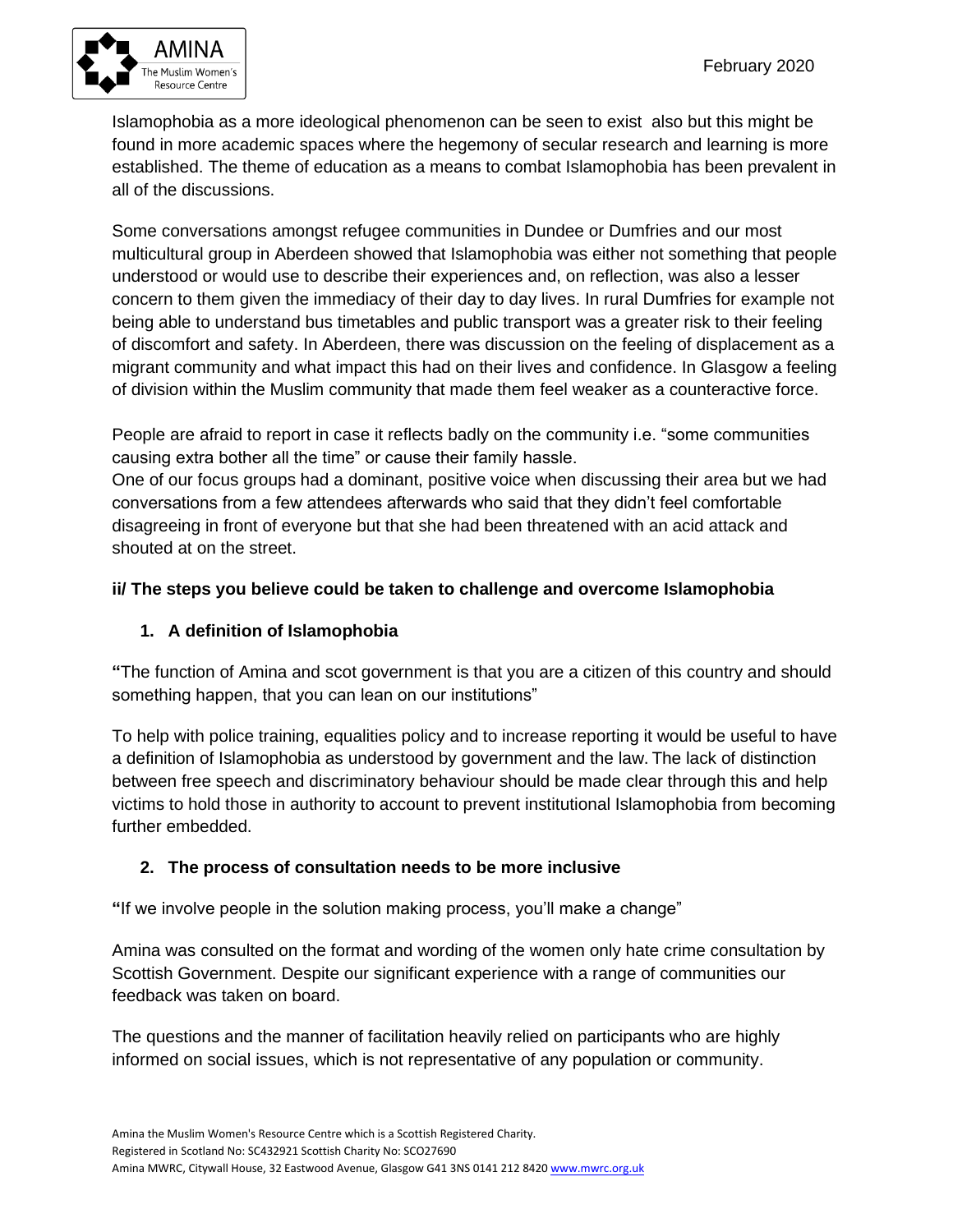

One of the main themes of the feedback we've received is that people felt as though their points were not captured, interpreted or summarised in a way which truly reflected what they were trying to say. Nor did participants feel that they understood what Scottish Government had needed from them.

After having confirmed that it was a working definition and thinking they were supposed to be suggesting changes, it later seemed as though they had been unknowingly engaged in a more specific debate for the definition's appropriation or expulsion. This should have been made clearer as some participants now have less faith in the process.

People also felt as though they needed more time and context in order to relate their ideas most effectively. If the agenda was to build a consensus evidencing the need for Scotland to create its own definition, there could have been an opportunity for the community to share their ideas directly before the APPG definition was introduced in the session.

The timing of the sessions prevented women in employment, an area where many might face discrimination, from attending.

There were also issues around a lack of trust that this definition would be useful. These more challenging points often hinted at the pervasiveness of Islamophobia at a cultural level including, but not limited to, challenges at work, in education and media depiction of Muslims. The idea that Islamophobia is not just isolated incidents of violence or abuse but a systemic, learned bias is evidenced through testimony but these factors were not given more weight despite their continued mention.

# **3. Locally focused development**

"--- should hold an event for the community and allow people to share their fears and come up with how to deal with it collectively"

Experiences of Islamophobia can vary depending on a variety of factors and can be subsumed by other community challenges. Local support and trust building could help to get in-depth knowledge of the systems of Islamophobia.

Participants have commented that a focus on victimisation can be disempowering and a solution focused approach can combat this.

# **4. Examination of islamophobia as a structural issue**

**"I** would be tired if I dealt with every micro aggression"

- **a) Anti-discriminatory training**
- **b) Inclusion strategies for private/public/voluntary organisations**
- **c) Educational reform:** 
	- recognition of religion as relevant for many scots